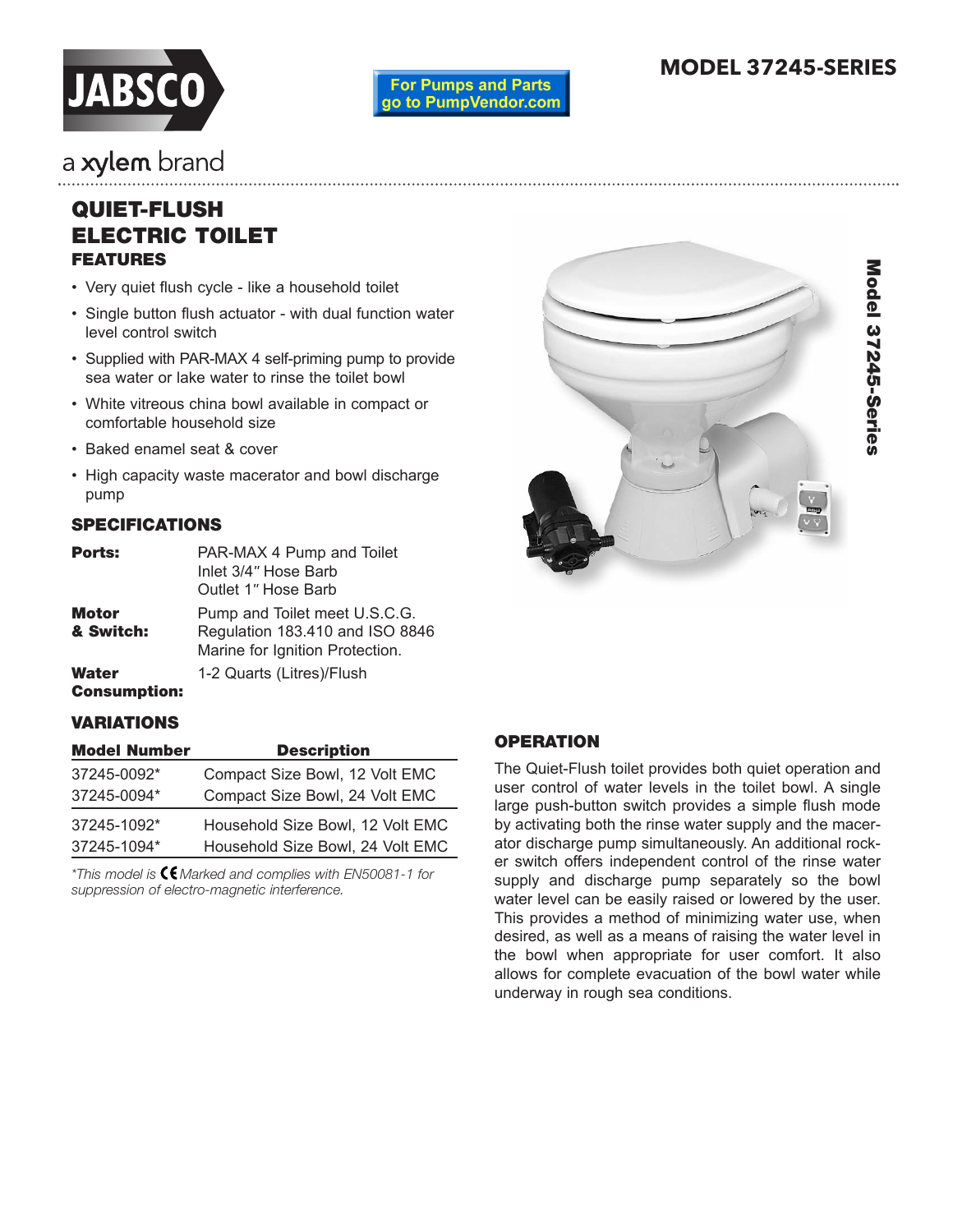## **INSTALLATION**

The 37245-Series Quiet Flush Toilet is complete with a dedicated PAR-MAX 4 pump to provide either sea or lake water to rinse the toilet bowl when flushing the toilet. This pump is intended to be located remotely from the toilet but will function best if the distance from the toilet is kept to a minimum. Because it is self-priming, it may be located above the vessel's waterline. It must be installed with the Pumpgard strainer (provided with the toilet) located somewhere in the inlet plumbing to the pump. The toilet also includes a multi-function flush control which should be installed in a bulkhead location that is convenient to the toilet and allows access for wiring to run from the power source and to both the toilet discharge pump and the PAR-MAX rinse water pump.

Install the toilet seat and lid assembly on the china bowl with the fasteners provided and position the toilet in its desired location. When locating the toilet, ensure there is adequate clearance above and to the rear of the bowl so the seat and lid assembly can rotate slightly past vertical so it will remain up when lifted. It is all right to rotate the waste pump assembly under the china bowl to provide clearance from possible obstructions, if desired. This can be accomplished by removing the four white plastic hex head caps from the nuts at the base of the china bowl and removing the four machine screws and nuts that secure the china bowl to the base. The base can then be reattached to the bowl at any position in 90<sup>°</sup> incre ments. Once the exact position for the toilet has been determined, mark the location of the four base attachment holes on the toilet mounting surface. Determine the best toilet attachment method using 5/16" (8 mm) fasteners (either machine screws for through bolting or lag screws for topside attachment) and drill the appropriate size holes for the fasteners being used. If securing the toilet with lag screws into a plywood underlayment below fiberglass, be sure to drill a hole through just the fiber glass layer large enough to allow clearance for the screw threads and shank to avoid cracking the fiberglass.

The PAR-MAX pump should be mounted to a solid mounting surface. It should be secured with four fasteners through the rubber grom mets that snap into the pump's base. Do not over-tighten the mounting screws and crush the grommets such that they will not absorb vibration. The pump may be mounted in any position; however, if mounting it to a vertical surface it should be oriented so water dripping from a loose port connection will not drip down on the motor. Plumbing runs should be kept as short and straight as possible. All plumbing should be completed with quality 3/4" (19 mm) hose that will not collapse or kink. Route the inlet hose from a 3/4*"* (19 mm) through hull and seacock fitting located well below the waterline (and well forward of any discharge through hulls, if installed) to the pump inlet port. Ensure the inlet hose passes through an accessible location (preferably above the vessel's waterline) that will allow for the installation of the Toilet Pumpgard strainer where it can be periodically inspected and cleaned of debris.

The Pumpgard strainer should be secured with two fasteners to a solid mounting surface with the flow arrow pointing towards the pump. The inlet hose should be cut and each end attached to the strainer's ports. The hose from the strainer's discharge port must connect with the PAR-MAX pump's inlet port. Provided with the toilet is a six foot length of smooth white aesthetically pleasing hose to connect to the back of the toilet bowl and be routed out of the head area. Ideally, the PAR-MAX pump should be located so this length of hose can be connect ed directly to the pump's discharge port avoiding an additional splice to the hose leading from the pump to the back of the toilet bowl. If this is not practical, acquire a 3/4*"* (19 mm) barb to barb hose mender and splice the white hose to the supply hose from the discharge port of the pump.



**Flood hazard. If toilet is installed below the waterline, it must be installed with a properly positioned vented loop in the discharge hose. Failure to do so can result in flooding which can cause loss of property and life.**

If the toilet is installed below the vessel's waterline, in order to prevent a siphon action from filling the toilet, a properly positioned vented loop fitting must be installed between the PAR-MAX pump and the back of the toilet bowl. The vented loop fitting must be secured in a location that remains at least 6-8 inches (15-20 cm) above the waterline at all angles of heel and trim (see diagram).



The toilet discharge port is sized for 1*"* (25 mm) hose. The discharge hose should be a quality grade reinforced hose suitable for waste applications. Route the dis charge hose to the holding tank in the most direct way with as few bends as possible. To retain some water in the bowl, it is best to loop the discharge hose up about 8-10 inches (15-20 cm) as close to the toilet as practical then on to the holding tank. It is best to avoid any dips or low spots in the discharge plumbing that can act as water traps and collect waste. If this occurs, waste can solidify and cause a discharge blockage.

If the toilet is plumbed to an overboard discharge, and is below the vessel's waterline, the discharge plumbing must include a properly positioned vented loop. The vented loop fitting must be secured in a location that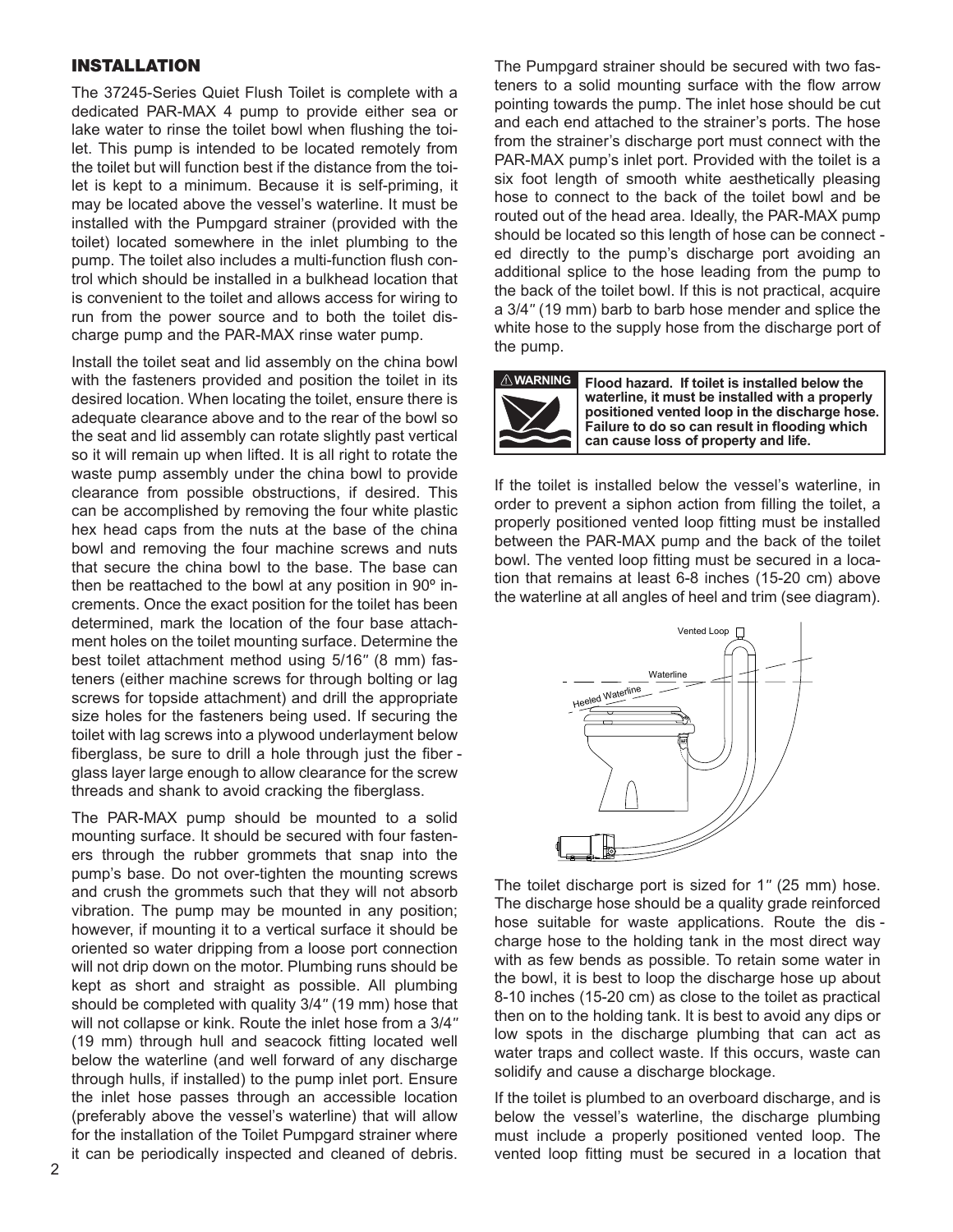## **ELECTRICAL SPECIFICATIONS**

|                | <b>AMP</b>  | <b>FUSE</b> | WIRE SIZE PER FEET OF RUN* |                            |                          |                          |                          |
|----------------|-------------|-------------|----------------------------|----------------------------|--------------------------|--------------------------|--------------------------|
| <b>VOLTAGE</b> | <b>DRAW</b> | <b>SIZE</b> | 0'-10' (0 M-3 M)           | 10'-15'(3 M-4.6 M)         | 15'-25'(4.6 M-7.6 M)     | 25'-40'(7.6 M-12.2 M)    | 40'-60'(12.2 M-18.3 M)   |
| 12 Vdc         | 10          | 25          | #16 (1.5 mm <sup>2</sup> ) | #14 (2.5 mm <sup>2</sup> ) | #12 (4 mm <sup>2</sup> ) | #10 (6 mm <sup>2</sup> ) | #8 (10 mm <sup>2</sup> ) |
| 24 Vdc         |             | 15          | #16 (1.5 mm <sup>2</sup> ) | #16 $(1.5 \text{ mm}^2)$   | #16 $(1.5 \text{ mm}^2)$ | #14 $(2.5 \text{ mm}^2)$ | #12 (4 mm <sup>2</sup> ) |

\* Length of run is total distance from power source to product and back to ground.

remains at least 6-8 inches (15-20 cm) above the waterline at all angles of heel and trim. The maximum discharge head without a notable decrease in pump perfor mance is four feet (1.3 M).

## **ELECTRICAL**

The electrical wiring should be independent of all other accessories. It should be made with marine grade copper stranded wire of the gauge specified in the electrical specifications chart. Make all wire connections with me chanical locking type connectors (crimp type butt connectors and terminals). Ensure the circuit is protected by a proper sized fuse or circuit breaker determined from the electrical specifications chart. Secure all wires to a solid surface approximately every eighteen inches (1/2 M) along their entire length of run.

Wire the switch panel to the PAR-MAX rinse pump and toilet waste pump as per the following wiring diagram. The brown lead from the control panel connects with the waste pump orange (positive) motor lead. The yellow lead from the control panel connects with the PAR-MAX rinse water pump orange (positive) motor lead. The black motor lead from each pump must be connected to battery negative. Select a location for the switch panel that is convenient to the toilet user and will also allow access to run the wires from the switch panel to both the toilet's waste pump motor and the PAR-MAX pump as well as from the electrical power source to the switch panel. To install the switch panel, drill two 1-3/4*"* (45 mm) diameter holes (slightly over-lapping) through the selected switch mounting surface per the attached template. Ensure the template is oriented correctly because it is not symmetrical. Also, drill four appropriate sized holes for the fasteners selected to secure the switch panel to its mounting surface.

#### **WIRING DIAGRAM**



# **TEMPLATE**

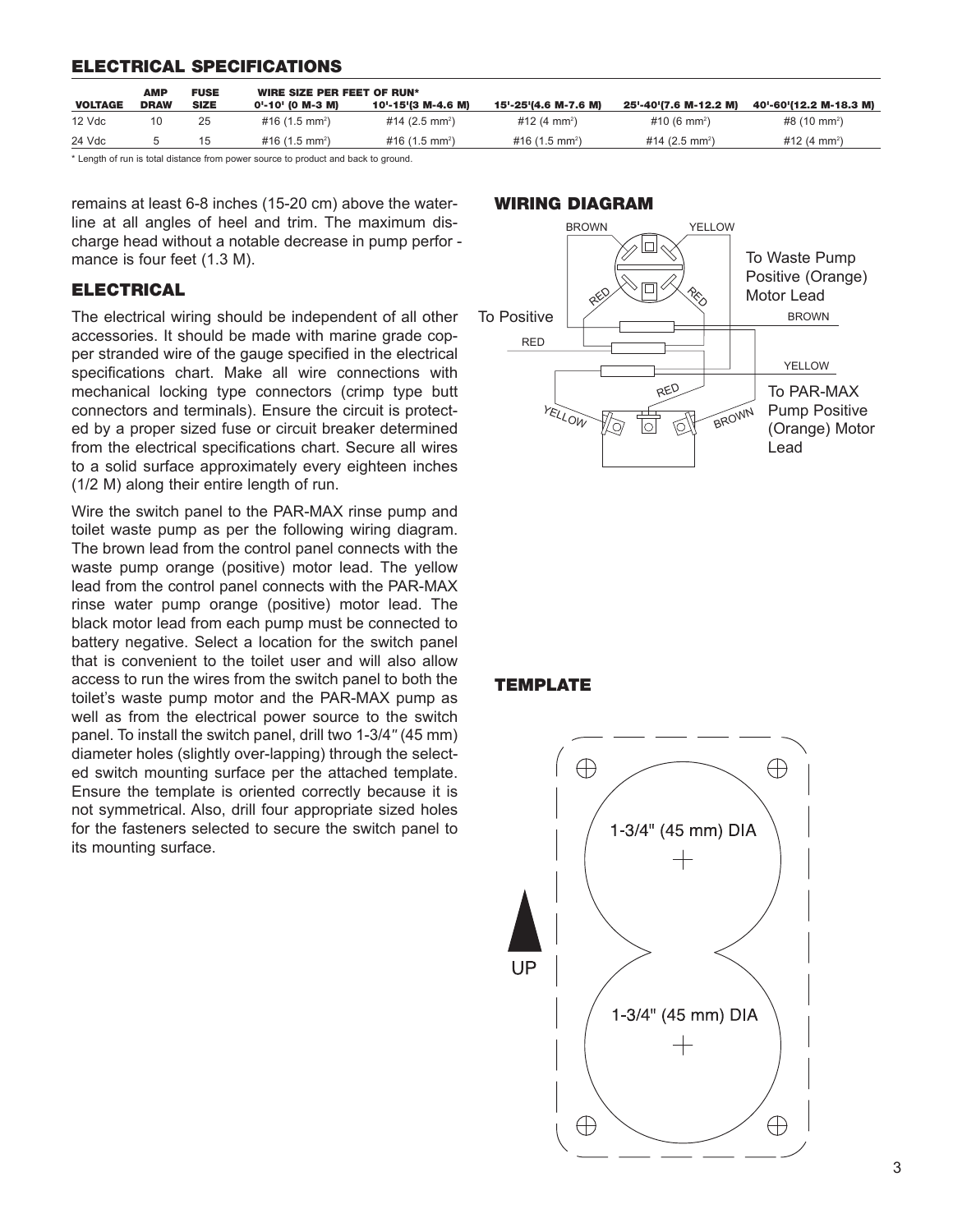#### **WASTE PUMP SERVICE**

The Jabsco Quiet-Flush Toilet does not require routine maintenance other than occasional cleaning to maintain a hygienic sanitary condition. Clean toilet with mild non-abrasive cleaners without strong aromatics. Clean ers having high concentrations of aromatics such as pine scented concentrated cleaners and strongly scented degreaser concentrates can cause the pump's seal to swell and may contribute to a premature seal leak.

The toilet has no wearing parts that need periodic replacement other than the shaft seal which, under normal conditions, should provide several years of service before needing replacement. The seal only requires replacement if signs of leakage are noticed under the seal housing positioned between the motor and toilet base assembly.



**EXAGERED FROOD hazard.** If toilet is plumbed to an **overboard discharge, close the discharge seacock prior to disassembling toilet. Failure to do so can result in flooding which can cause loss of property and life.**

NOTICE: Before performing any service, turn off the electrical power to the toilet and rinse water pump. Take precaution to ensure it is not turned on until the service is complete. Also, pump all water from the toilet bowl and if connected to an overboard discharge, close the discharge seacock.

To replace the shaft seal, snap off the white motor cover and remove the pump assembly by removing the four screws with lock washers that secure it to the toilet base.

Carefully slide the pump assembly from the base ensuring the macerator housing also slides out of the base with the pump. The pump chopper will engage the macerator housing and it may be necessary to gently tap the chopper against the macerator housing to free it from the base.

Prevent the motor shaft from turning by inserting a screwdriver in the shaft slot at the rear of the motor and unscrew the nut. Remove the chopper blade and macerator housing from the motor shaft. Remove the O-ring from the O-ring groove around the outer diameter of the seal housing. With an allen wrench, loosen the centrifugal impeller set screw and slide the impeller off the shaft. Remove the two screws that secure the seal housing to the motor and slide the housing off the motor shaft. Remove the two seal washers from under the head of each of the two seal housing retainer screws. With a pair of needle nose pliers, grasp the shaft seal and pull it from the seal housing. Clean all parts and inspect for damage.

Lubricate the OD of the new seal with a small amount of water and press it into the seal bore with the seal's lip facing the threaded end of the shaft. Do not use the stainless steel star retaining washer supplied with the seal. Lubricate the ID of the seal and the motor shaft with a small amount of water resistant grease. Ensure the slinger is properly positioned on the motor shaft next to the motor and slide the seal housing onto the motor shaft until it is against the motor end bell. Position a new plastic seal washer under the head of each of the flat head seal housing retainer screws and secure the seal housing to the motor. Slide the centrifugal impeller on the motor shaft positioning it about 1/32*"* (1 mm) from the seal housing and secure it to the shaft with the set screw. Rotate the impeller to ensure it does not rub on the seal housing.

Slide the macerator housing over the motor shaft, place the chopper plate on the end of the shaft and screw the locking nut onto the shaft. Tighten the nut while holding the motor shaft at the rear of the motor. Position a new O-ring in the seal housing O-ring groove (it may be retained in the groove with a small amount of grease). Slide the pump assembly into the toilet base ensuring the macerator housing is properly positioned within the base. The cut-out in the side of the macerator housing must align with the discharge port in the base (the macerator housing is keyed so it will only go in when properly positioned). Ensuring the O-ring is still properly positioned in the O-ring groove in the seal housing, place the pump assembly against the base and secure it in place with the four screws and lock washers. Replace the white motor cover by snapping it down over the pump motor.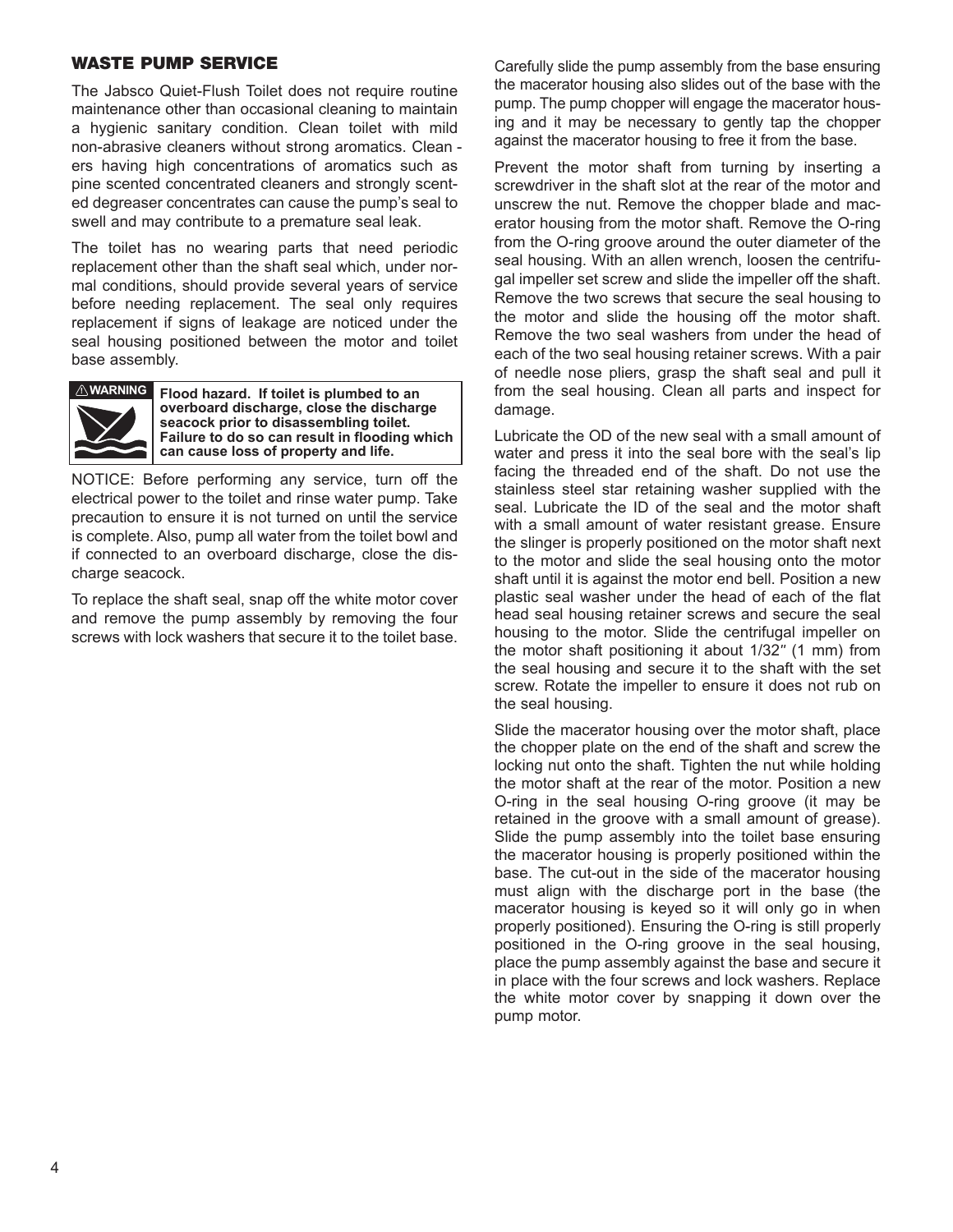

# **PARTS LIST**

|       |                                     | Qty. | Part          |
|-------|-------------------------------------|------|---------------|
| Key   | <b>Description</b>                  | Req. | <b>Number</b> |
| 1     | Seat & Cover, Compact Size          | 1    | 18753-0437    |
|       | Seat & Cover, Household Size        | 1    | 18753-0438    |
| 2     | Bowl, Compact Size                  | 1    | 59127-7002    |
|       | Bowl, Household Size                | 1    | 18753-0060    |
| 3 & 4 | Bowl Spud, Intake Elbow<br>& O-ring | 1    | 29048-0000    |
| 5     | Hose, 6 feet                        | 1    | 29035-1031    |
| 6     | Motor Cover +                       | 1    | 37042-1000    |
| 7     | <b>Bowl Installation Hardware</b>   | 1    | 18753-0637    |
| 7A    | Hex Head Screw**                    | 4    |               |
| 7B    | Washer, Starlock**                  | 4    |               |
| 7C    | Washer, Plastic**                   | 4    |               |
| 7D    | Washer, Stainless Steel**           | 4    |               |
| 7E    | Hex Nut** (Two places)              | 8    |               |
| 7F    | Nut Cap**                           | 4    |               |
| 8     | <b>Bowl O-Ring Seal</b>             | 1    | 44101-1000    |
| 9     | Base Assembly**                     | 1    | 37004-1000    |
| 10    | 1-1/2" Adaptor, Discharge Port      | 1    | 98023-0080    |
| 11    | Joker Valve* **                     | 1    | 44106-1000    |
| 12    | 1" Discharge Port**                 | 1    | 44107-1000    |
| 13    | Screw**                             | 3    | 96050-0568    |
| 14    | Chopper Plate with Lock Nut +       | 1    | 37056-1000    |
| 15    | Macerator Housing +                 | 1    | 37014-0000    |
| 16    | Centrifugal Impeller +              | 1    | 37006-0000    |
| 17    | Set Screw †                         | 1    | 18753-0492    |
| 18    | O-ring* †                           | 1    | 43990-0066    |

|     |                                   | Qty. | Part          |
|-----|-----------------------------------|------|---------------|
| Key | <b>Description</b>                | Req. | <b>Number</b> |
| 19  | Seal * †                          | 1    | 1040-0000     |
| 20  | Screw +                           | 2    | 91010-0144    |
| 21  | Washer, Plastic* †                | 2    | 35445-0000    |
| 22  | Seal Housing †                    | 1    | 37043-1000    |
| 23  | Lock Washer #10, Stainless Steel† | 4    |               |
| 24  | Screw +                           | 4    | 91027-0011    |
| 25  | Slinger +                         | 1    | 6342-0000     |
| 26  | Motors:                           |      |               |
|     | Motor - 12 Volt EMC +             | 1    | 18753-0554    |
|     | Motor - 24 Volt EMC +             | 1    | 18753-0555    |
| 27  | PAR-MAX 4 Rinse Water Pump        |      |               |
|     | 12 Volt EMC                       | 1    | 30631-0092    |
|     | 24 Volt EMC                       | 1    | 30631-0094    |
| 28  | Switch Panel                      | 1    | 37047-1000    |
| 29  | Screw Cover (3 each)              | 1    | 37003-1000    |
|     | Service Kit                       |      | 90197-0000    |
|     | Waste Pump Assembly               |      |               |
|     | 12 Volt EMC                       |      | 37072-0092    |
|     | 24 Volt EMC                       |      | 37072-0094    |

\* Parts Supplied with Service Kit.

\*\* Parts included with base 37004-1000.

† Parts included in Waste Pump Assembly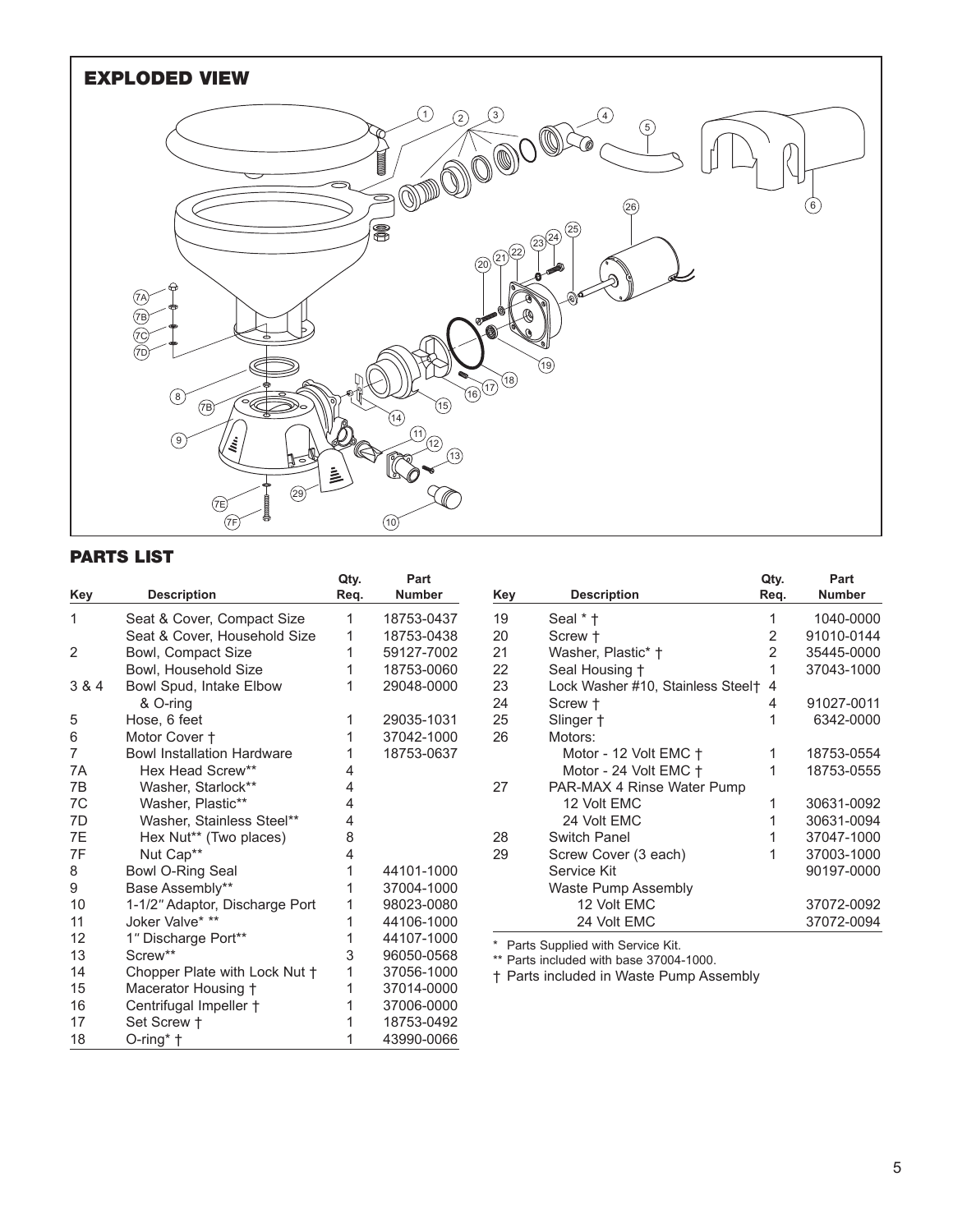

#### **PARTS LIST**

|     |                             | Qty. | Part          |
|-----|-----------------------------|------|---------------|
| Key | <b>Description</b>          | Reg. | <b>Number</b> |
| 1   | Port Kit (1 pair)           | 1    | 30653-1004    |
| 2   | Body Kit                    | 1    | 30608-1001    |
| 3   | Valve Cage / Valve Assembly | 1    | 30613-1001    |
| 4   | Diaphragm Kit               | 1    | 30617-1000    |
| 5   | Diaphragm Housing &         |      |               |
|     | Retainer Cap Kit            |      | 30682-1000    |
| 6   | Motor Kit 12 Vdc EMC        | 1    | 18753-0577    |
|     | Motor Kit 24 Vdc EMC        |      | 18753-0578    |

## **PAR-MAX SERVICE INSTRUCTIONS**

The PAR-MAX rinse water supply pump needs no periodic maintenance for proper performance. The only time service work should need to be performed on the pump is if it should begin to leak water, suddenly delivers less water than normal or should stop pumping altogether. Should the pump begin to leak water, it will be necessary to replace the diaphragm. If the pump delivers a reduced rate of flow from normal or stops pumping altogether, it will be necessary to either remove debris from the pump's flapper valves or replace the valve cage assembly.

NOTICE: Before performing any service, turn off the electrical power to the toilet and rinse water pump. Take precaution to ensure it is not turned on until service is complete. Close the inlet fitting seacock.

It is generally easiest to remove the pump from its installed position so that the service can be performed on a work bench. To do this, disconnect the electrical wires from the motor wire leads. Push the port retainer clips back toward the pump motor and pull the port fittings from the port sockets. Unscrew the four pump mounting fasteners and remove the pump to a location where it can be disassembled without losing any of the pump components.

Loosen the four 5/16" hex (slotted) machine screws in the pump body and remove the body from the motor and wobble plate housing (use care to not drop and lose the port retainer clips and body retaining screws and washers). The valve cage will now be exposed which can be easily lifted off the diaphragm. Inspect the four outer inlet valves and central discharge valve to ensure they

6

seat smoothly against the valve cage. Lift the outer edges of each valve to make certain there is no debris lodged under any valve. If there is debris lodged under any of the valves, it will cause a diminished flow rate or loss of flow entirely. If the valves do not seat smoothly against the valve cage, the valve cage assembly should be replaced.

If the pump has been leaking, the diaphragm must be replaced. Remove the four phillips head diaphragm retainer screws and mushroom shaped diaphragm retainer caps. Remove the diaphragm and diaphragm housing from the motor and wobble plate housing. Inspect the wobble plate bearing to make certain it is not corroded and still rotates smoothly.

With the new diaphragm positioned in the diaphragm housing (ensure the raised sealing beads face outward away from the motor) hold it against the wobble plate with the four retaining cap holes aligned with the wobble plate sockets. Push each diaphragm retainer cap through the diaphragm and into the socket of the wobble plate. Secure each retaining cap to the wobble plate with a 1" phillips head retainer screw. Place the motor on its rear end bell and position the valve cage against the diaphragm ensuring each cavities seal groove is seated on its sealing bead molded into the diaphragm. Ensure the O-ring seal that separates the pumps intake chamber from the discharge chamber is properly seated in the ID of the raised lip around the central discharge valve. While holding the port retainer clips in their slide grooves in the pump body, position the body on the diaphragm and inside the wobble plate housing. Secure the pump body to the wobble plate housing with the four 2-1/4" machine screws and flat washers.

Reinstall the pump to its mounting surface with four fasteners through the rubber grommets. Ensure the sealing O-ring is properly positioned on each port fitting and, with the retaining clips slid back, push each port fitting into its respective socket. Slide each port retainer clip forward until it snaps securely into its seated position. Reconnect the orange motor lead to the positive supply wire and the black motor lead to the negative wire.

Ensure the inlet seacock is open before restoring power to and operating the toilet.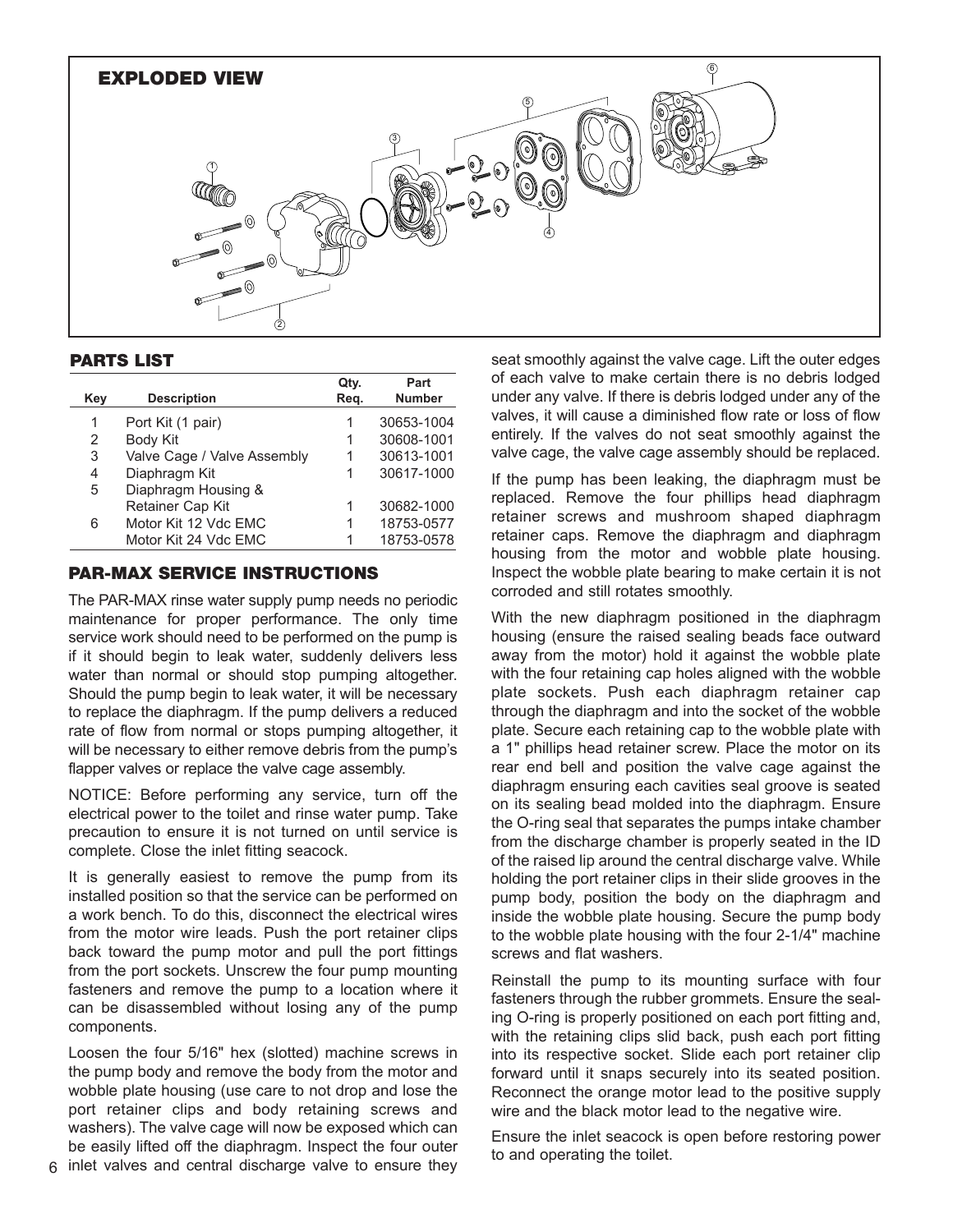# **ONE YEAR LIMITED WARRANTY**

# **A. LIMITED WARRANTY:**

JABSCO warrants that at the time of shipment, the products manufactured by JABSCO and sold hereunder shall be in conformity with applicable written specifications and descriptions referred to or set forth herein, free from defects in material and workmanship, merchantable, and suitable for a particular purpose, provided such is implied by State law under the circumstances of this sale.

# **B. WARRANTY ADJUSTMENT:**

- 1. JABSCO agrees to repair or furnish a replacement for, but not to remove or install, any product or component thereof which, within one (1) year from date of purchase, shall upon test and examination by JABSCO prove defective within the above warranty. Receipt verifying purchase date is required to obtain adiustment.
- 2. Buyer shall notify JABSCO of any defect within this warranty no later than ninety (90) days after the defect is discovered.

# **C. EXCLUSIONS FROM WARRANTY AND LIMITATION OF LIABILITY:**

- 1. The foregoing warranty is limited solely as set forth herein and applies only for the period designated above.
- 2. JABSCO SHALL NOT BE LIABLE FOR ANY LOSS, DAMAGE, SPECIAL OR CONSEQUENTIAL DAMAGE OF ANY KIND, WHETHER BASED UPON WARRANTY, CONTRACT, NEGLIGENCE, OR STRICT LIABILITY ARISING IN CONNECTION WITH THE SALE, USE, OR REPAIR OF THE PRODUCT.
- 3. THE MAXIMUM LIABILITY OF JABSCO IN CONNECTION WITH THIS WARRANTY SHALL NOT IN ANY CASE EXCEED THE CONTRACT PRICE FOR THE PRODUCT CLAIMED TO BE DEFECTIVE OR UNSUITABLE.
- 4. This warranty does not extend to any product manufactured by JABSCO which has been subjected to misuse, neglect, accident, improper installation, or use in violation of instructions furnished by JABSCO.
- 5. This warranty does not extend to or apply to any unit which has been repaired or altered at any place other than JABSCO's factory, or by persons not expressly approved by JABSCO, nor to any unit the serial number, model number, or identification of which has been removed, defaced or changed.
- 6. Components manufactured by any supplier other than JABSCO shall bear only that warranty made by the manufacturer of that product.
- 7. This warranty applies to products defined as "consumer products" by the Consumer Product Warranties Act as from time to time amended.

# **D. CONSUMER RIGHTS:**

This warranty gives you specific legal rights, and you may have other rights which vary from state to state. Some states do not allow exclusion or limitation of damages.

**STANDARD WARRANTY:** If the products manufactured and sold hereunder are not Consumer Products, the warranty extended to Buyer shall be as set forth in subparagraphs (A), (B), and (C), **EXCEPT THAT ALL EXPRESS OR IMPLIED WARRANTIES OR MER-CHANT ABILITY OR SUITABILITY FOR ANY PARTIC-ULAR PURPOSE ARE EXCLUDED.**